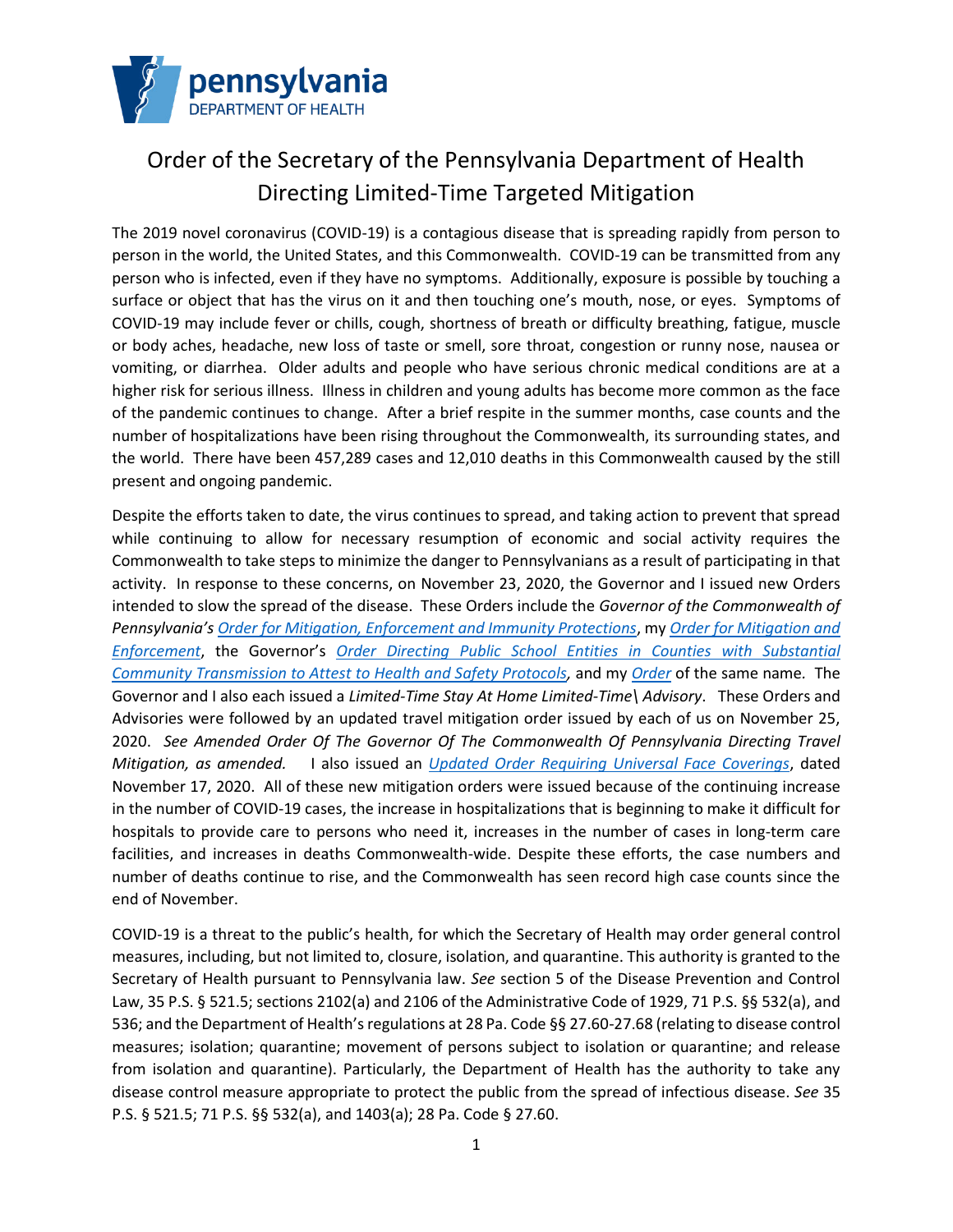

Under circumstances where physical distancing, mask wearing and quarantine are the first line of defense against the disease's spread, and where large and small gatherings are spreading disease, $^1$  the experiences of the Commonwealth, and its and the country's health experts and recommendations of the Centers for Disease Control and Prevention (CDC) regarding travel and gatherings with persons not habitually together lead me to issue this Order as further protection against the spread of disease.

Accordingly, on this day, December 10, 2020, to prevent and control the spread of disease, I hereby order:

https://www.cdc.gov/mmwr/volumes/69/wr/mm6949e2.htm?s cid=mm6949e2 w.

<sup>&</sup>lt;sup>1</sup> Christie Aschwanden, "How 'Superspreading' Events Drive Most COVID-19 Spread," Scientific American, https://www.scientificamerican.com/article/how-superspreading-events-drive-most-covid-19-spread1/ (June 23, 2020); Carl Zimmer, "One Meeting in Boston Seeded Tens of Thousands of Infections, Study Finds," New York Times, https://www.nytimes.com/2020/08/26/

health/covid-19-superspreaders-boston.html (Aug. 26, 2020); Jacqueline Howard, *et al*., "Covid-19 superspreading event in Boston may have led to 20,000 cases, researcher says," CNN,

https://www.cnn.com/2020/08/25/health/covid-19-superspreading-boston-study/index.html (Aug. 25, 2020); Travis Anderson, "7 coronavirus-related deaths now connected to Maine wedding," The Boston Globe, https://www.bostonglobe.com/2020/09/15/nation/coronavirus-death-toll-linked-maine-wedding-grows-five/; Lea Hamner, *et al*., "High SARS-CoV-2 Attack Rate Following Exposure at a Choir Practice—Skagit County, Washington, March 2020," CDC, https://www.cdc.gov/mmwr/volumes/

<sup>69/</sup>wr/mm6919e6.htm (May 15, 2020); "A Funeral is Thought to Have Sparked a COVID-19 Outbreak in Albany, Ga. - and Led to Many More Funerals," Washington Post, https://www.washingtonpost.com/

politics/a-funeral-sparked-a-covid-19-outbreak--and-led-to-many-more-funerals/2020/04/03/546fa0cc-74e6-

<sup>11</sup>ea-87da-77a8136c1a6d story.html (April 4, 2020); Laxminarayan, *et al*., Epidemiology and transmission dynamics of COVID-19 in two Indian states," Science,

https://science.sciencemag.org/content/early/2020/09/29/science.abd7672 (September 30, 2020). Fisher KA, Tenforde MW, Feldstein LR, et al. Community and Close Contact Exposures Associated with COVID-19 Among Symptomatic Adults ≥18 Years in 11 Outpatient Health Care Facilities — United States, July 2020. MMWR Morb Mortal Wkly Rep 2020;69:1258–1264. DOI:

http://dx.doi.org/10.15585/mmwr.mm6936a5https://www.cdc.gov/mmwr/volumes/69/wr/mm6936a5.htm; Hutchins HJ, Wolff B, Leeb R, et al. COVID-19 Mitigation Behaviors by Age Group — United States, April– June 2020. MMWR Morb Mortal Wkly Rep 2020;69:1584–1590. DOI:

http://dx.doi.org/10.15585/mmwr.mm6943e4; Kanu FA, Smith EE, Offutt-Powell T, et al. Declines in

SARS-CoV-2 Transmission, Hospitalizations, and Mortality After Implementation of Mitigation Measures – Delaware, March-June 2020. MMWR Morb Mortal Wkly Rep 2020;69:1691-1694. DOI:

https://www.cdc.gov/mmwr/volumes/69/wr/mm6945e1.htm?s cid=mm6945e1 w.; Mahale P,

Rothfuss C, Bly S, et al. Multiple COVID-19 Outbreaks Linked to a Wedding Reception in Rural Maine – August 7-September 14, 2020. MMWR Morb Mortal Wkly Rep 2020;69:1686-1690. DOI:

https://www.cdc.gov/mmwr/volumes/69/wr/mm6945a5.htm?s cid=mm6945a5 w; Honein MA,

Christie A, et al. Summary of Guidance for Public Health Strategies to Address High Levels of Community Transmission of SARS-CoV-2 and Related Deaths, December 2020. MMWR Morb Mortal Wkly Early Release December 4, 2020/69. DOI: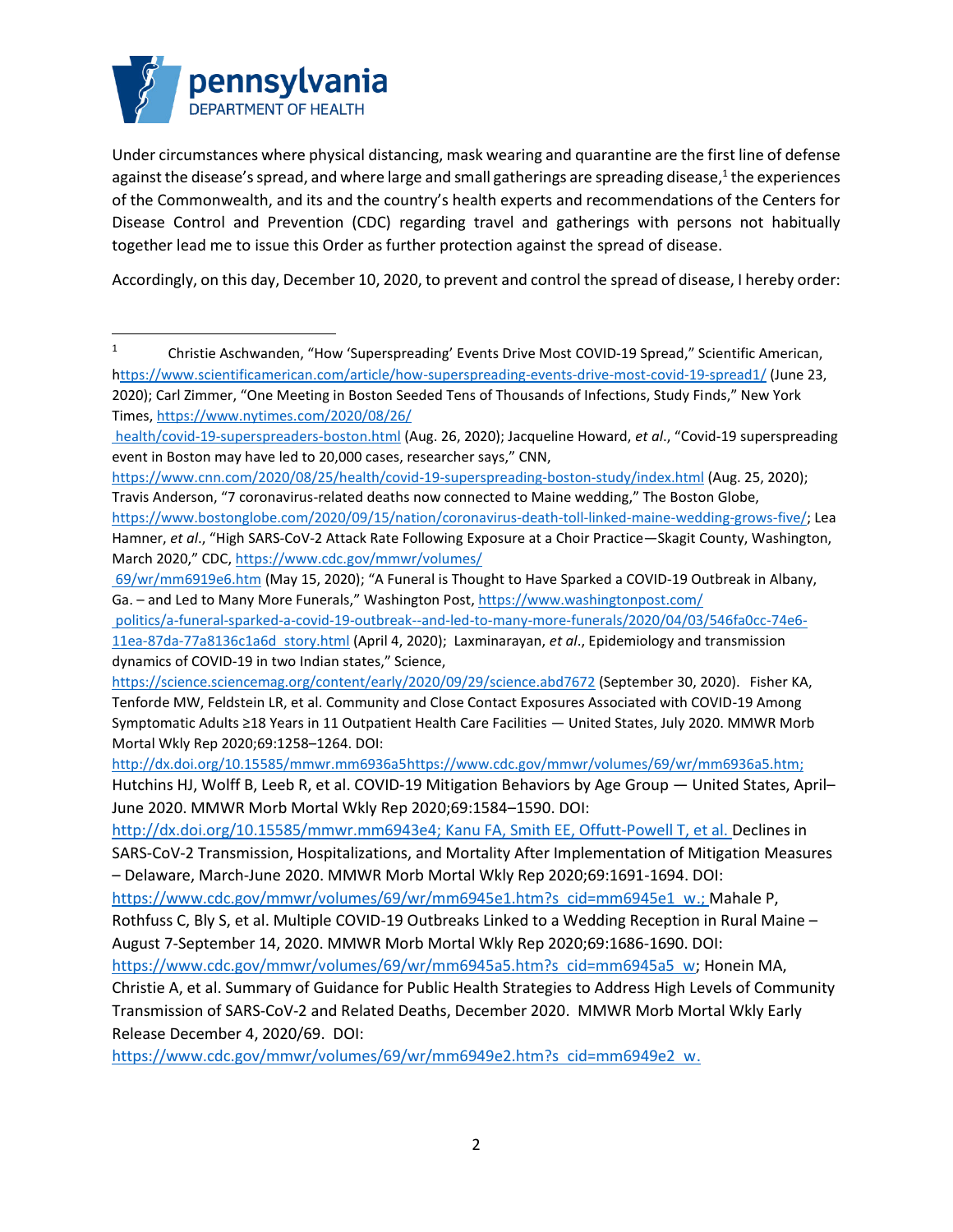

### Section 1: Definitions

"Extracurricular activities" means voluntary activities sponsored, approved or permitted by a school entity or local education agency or an organization sanctioned by the local education agency other than sports and athletics, and include, but are not limited to, preparation for and involvement in public performances, contests, demonstrations, displays, and club activities. For purposes of this Order, extracurricular activities include activities involving the physical presence of persons from the same state or from other states.

"Gatherings and events" mean a temporary grouping of individuals for defined purposes, that takes place over a limited timeframe, such as hours or days. For example, events and gatherings include fairs, festivals, concerts, or shows and groupings that occur within larger, more permanent businesses, such as shows or performances within amusement parks, individual showings of movies on a single screen/auditorium within a multiplex, business meetings or conferences, or each party or reception within a multi-room venue. Classroom instruction by school entities is not a "gathering" or "event" for purposes of this Order. Nor is a meeting of electors, including any preparation, to perform the duties enjoined upon them by the Constitution and the laws of the Commonwealth and of the United States a "gathering" or "event" for purposes of this Order.

"Interscholastic athletics" means all athletic contests, competitions, scrimmages, or practices conducted between or among school entities.

"Intrascholastic athletics" means all athletic contests, competitions, scrimmages, or practices conducted within a school entity.

"Intrastate and Interstate sports leagues or tournaments" means all organized athletic contests, competitions, scrimmages, or practices regardless of what they are called and shall include, but not be limited to, club, travel, recreational, intermural, and intramural sports, and includes physical presence of persons from the same state or other states.

"School entity" means a public school, school district, charter school, cyber charter school, career and technology center, nonpublic school or private school in this Commonwealth that serves students that are typically in kindergarten through grade 12.

#### Section 2: In-person Dining and Alcohol Sales

- A. All in-person indoor dining at businesses in the retail food services industry, including, but not limited to, bars, restaurants, breweries, wineries, distilleries, social clubs, and private catered events is prohibited.
- B. Outdoor dining, take-out food service and take-out alcohol sales are permitted and may continue, subject to any limitations or restrictions imposed by Pennsylvania law, or this or any other Order issued by me or by the Governor.

Section 3: Indoor Gatherings and Events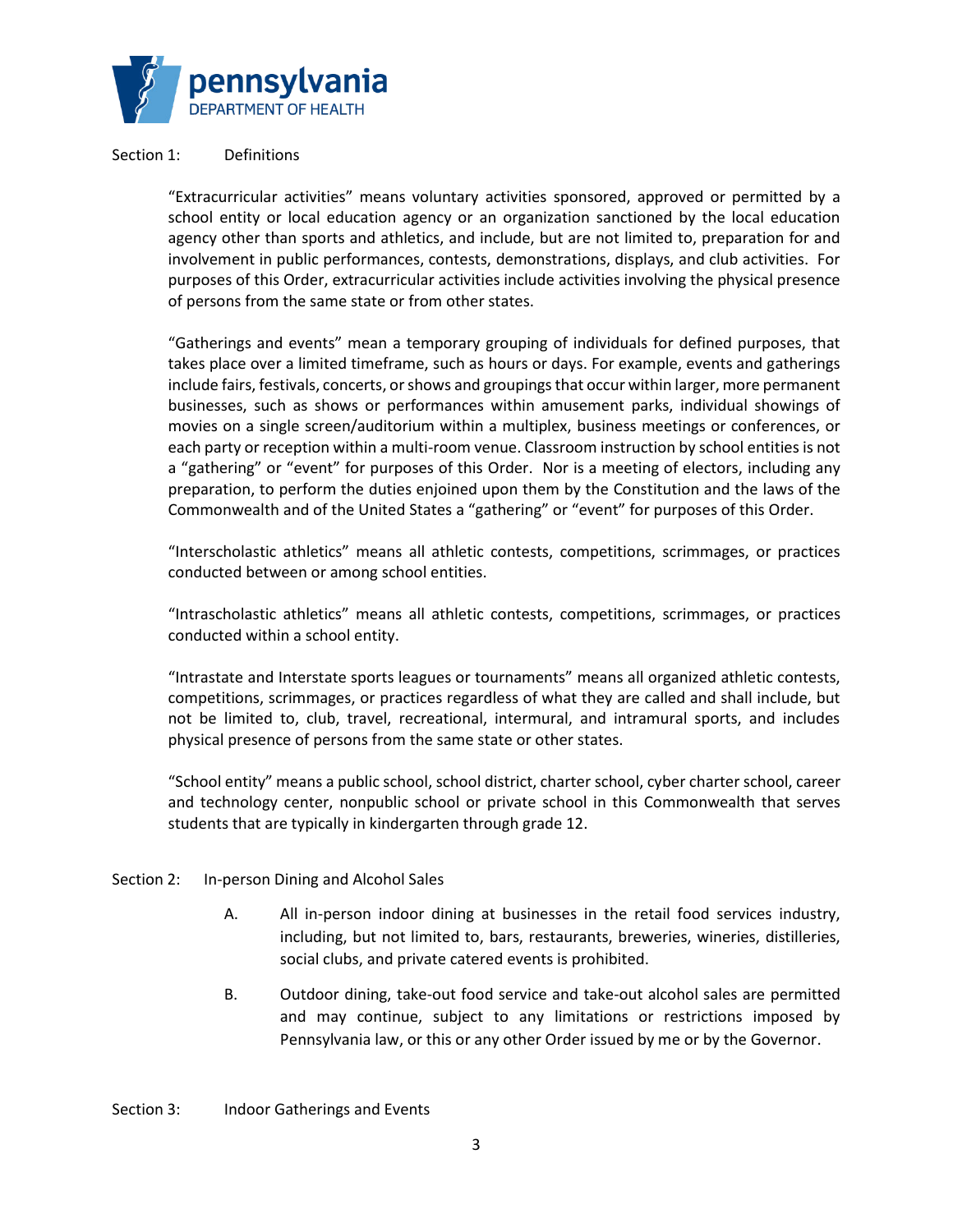

- A. Indoor gatherings and events of more than 10 persons are prohibited.
- B. Churches, synagogues, temples, mosques and other places of congregate worship are specifically excluded from the limitations set forth above during religious services. These institutions are strongly encouraged to enforce physical distancing and other mitigation measures at their gatherings.

Conventions, retreats, and other gatherings that may be sponsored or held by these religious entities that are not the actual worship service are required to comply with this Order.

- Section 4: Outdoor Gatherings and Events Outdoor gatherings and events of more than 50 persons are prohibited.
- Section 5: Capacity Limits for Businesses

All in-person businesses serving the public within a building or defined area may only operate at up to 50% of the maximum capacity stated on the applicable certificate of occupancy, except as limited by existing orders to a smaller capacity limit.

## Section 6: Gyms and Fitness Facilities

Indoor operations at gyms and fitness facilities are prohibited. Outdoor operations may continue, but all participants must wear face coverings in accordance with my *Updated Order Requiring Universal Face Coverings*, including any subsequent amendments, and practice physical distancing requirements.

#### Section 7: Entertainment Industry

All in-person businesses in the entertainment industry serving the public within a building or indoor defined area, including, but not limited to, theaters, concert venues, museums, movie theaters, arcades, casinos, bowling alleys, private clubs, and all other similar entertainment, recreational or social facilities, are prohibited from operation.

Section 8: Interscholastic Athletics, Intrascholastic Athletics, and Intrastate and Interstate Sports Leagues and Tournaments

> Interscholastic athletics, intrascholastic athletics, and intrastate and interstate sports leagues and tournaments are suspended for all sports.